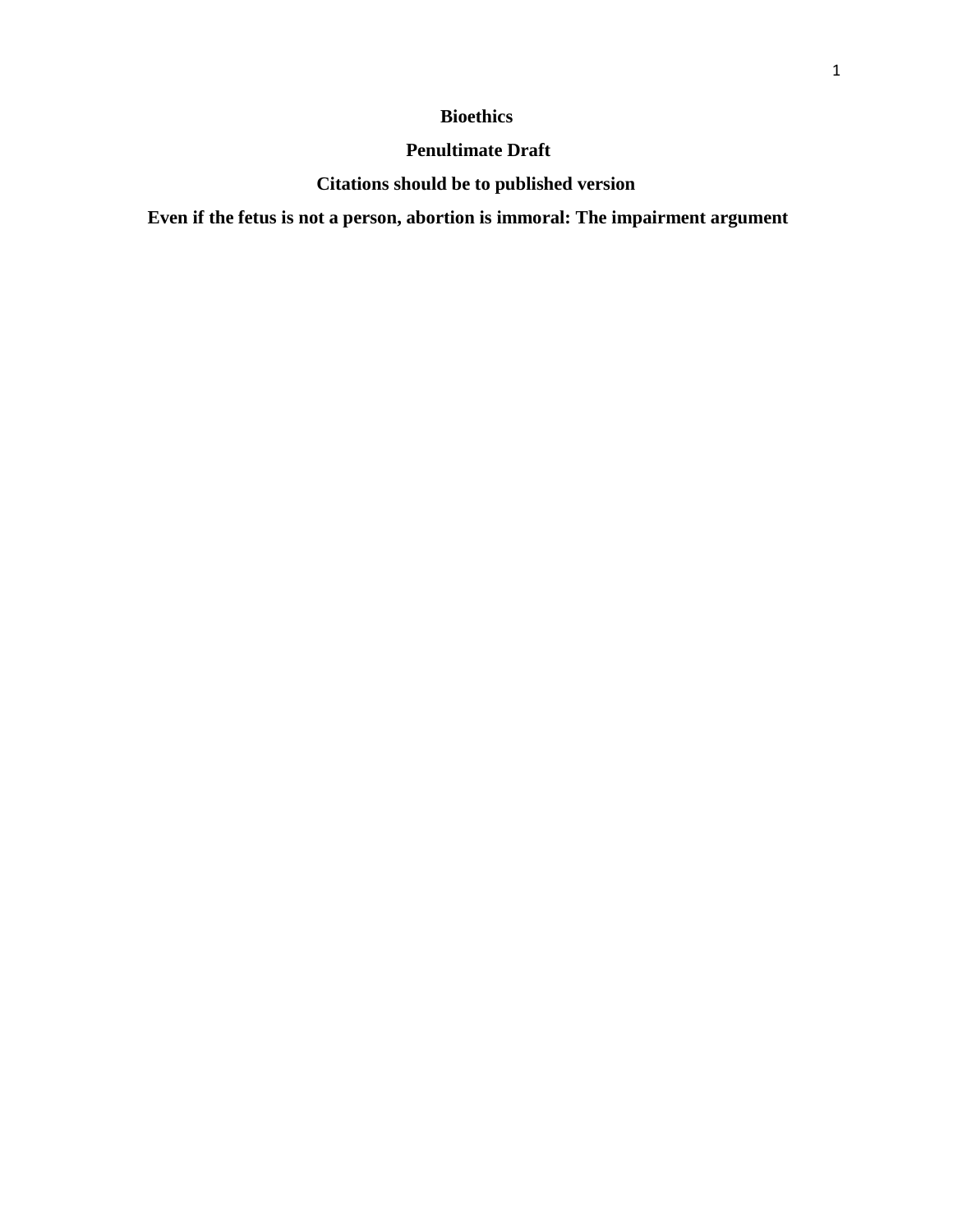#### **1. Introduction**

Much of the debate on the ethics of abortion has centered around the notion of personhood. This is because many philosophers hold that the morality of abortion is contingent on whether or not the fetus is a person. Of course, there have been some notable philosophers who do not assent to this view. For example, on the one hand, Judith Jarvis-Thomson (1971) has famously argued for the thesis that even if the fetus is a person, abortion is not immoral—it is (often) an instance of justified homicide. And, on the other hand, Don Marquis (1989) has argued that even if the fetus is not a person, that abortion is immoral. This is because, according to him, what makes killing wrong is that it deprives an individual of a future like ours. Since a fetus even if it is not a person—has a future like ours, it is immoral to kill it. In this paper, I will join Marquis in arguing that even if the fetus is not a person, that abortion is immoral. But I will not do so on the basis of a controversial and abstract view of the ethics of killing like he does. Instead, I will start from the concrete ethical fact that giving a fetus fetal alcohol syndrome is immoral, and will argue that, when conjoined with a plausible principle, this entails that abortion is immoral. For the sake of argument, I grant that the fetus is not a person, and this means that assuming my argument is successful—even if the fetus is not a person, abortion is immoral. The upshot of this approach is that we can bypass the entire debate about personhood and the entire debate about what exactly makes killing wrong. Furthermore, since my argument is predicated on a concrete ethical fact—or, at least, an ethical statement that has as much claim to being a fact as any other ethical statement—it has the virtue of not forcing the reader to entertain abstract thought experiments (such as Jarvis-Thomson's 'famous violinist') to arrive at its conclusion.

The structure of this paper is as follows. I will first give a brief overview of fetal alcohol syndrome, and argue that a person who knowingly gives her fetus fetal alcohol syndrome has acted immorally. Next, I will argue that this fact, when coupled with what I call "The Impairment Principle," entails that having an abortion is immoral, and that this is so even if the fetus is not a person. After this, I answer a plethora of objections to this argument, concluding that most of them are not successful, and that the more promising ones, if they are successful, would commit their proponent to a controversial position, and hence will have a limited scope of appeal.

#### **2. Fetal Alcohol Syndrome**

### **2.1 A Brief Overview of Fetal Alcohol Syndrome**

In the literature on fetal alcohol syndrome, it is often said that alcohol has long been suspected to cause physical and mental abnormalities in the fetus. The two most cited examples are the book of Judges and Aristotle. In chapter 13 verse 7 of Judges, the author says "Behold, thou shalt bear a son: and now drink no wine or strong drink," and Aristotle is reported to have said that "foolish drunken and harebrained women most often bring forth children like unto themselves, morose and languid." The author of Judges, it is claimed, dictates that the (unnamed) wife of Zorah should no longer drink alcohol on account of her pregnancy. Aristotle, on the other hand, describes the children of women who, when pregnant, frequently drank excessive amounts of alcohol. With these texts as evidence, it is then claimed that both the author of Judges and Aristotle suspected that alcohol, when ingested in excess by a pregnant woman, has dire consequences on the fetus. However, it has been argued recently that this analysis is inaccurate: the quote attributed to Aristotle is a misattribution, and the author of Judges, contrary to appearances, does not possess rudimentary knowledge of the effects of alcohol on the fetus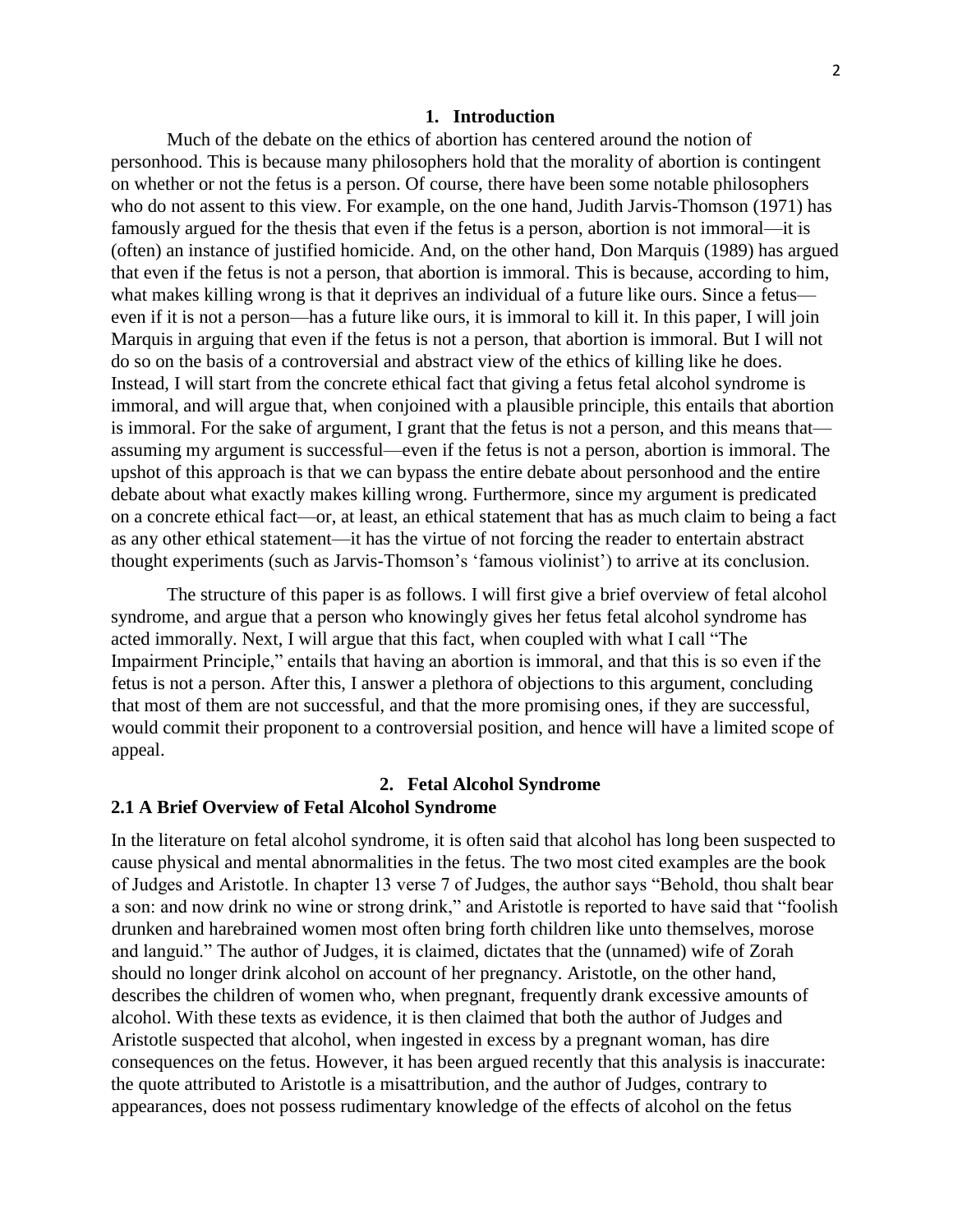(Abdel (1999)). Fortunately, we need not delve into this debate here. Rather, we can content ourselves to the fact that the *alleged* position of these ancient authors has been confirmed by modern science (for an overview see e.g. (Mukherjee et al 2005), (Jones et al 2003), (Streissguth et al 1980), and (Warren et al 1988)). That is, it is now known that alcohol is a teratogen, causing facial abnormalities, as well as various intellectual and developmental disabilities (e.g. mental retardation). Fetuses and children who suffer from such defects or disabilities due to alcohol are said to have *fetal alcohol syndrome* (FAS). The degree of the effects of FAS are contingent on many factors, e.g. the amount of alcohol drank by the mother, the mother's metabolism, and the frequency of which the mother imbibed. For example, one child who suffered from FAS was, in addition to various physical ailments and behavioral problems, unable to count or tell time in seventh grade (Jones et al 2003). These symptoms are not unusual for children who suffer from FAS.

### **2.2 Clarifications**

While alcohol consumption causes FAS, it does not appear that just any amount of alcohol consumed will cause it (Grisso et al 1979). Therefore, when I refer to alcohol consumption causing FAS in this article, it should be understood to mean *excessive* and *frequent* consumption of alcohol. Furthermore, many pregnancies go undetected for long periods of time (even up until birth!), and the fetus is vulnerable to the effects of alcohol as early as three weeks (O'Neil 2011). In light of this, the cases that we will be discussing in this paper are limited to those in which a pregnant woman *knew* she was pregnant and *knew* that (excessive and frequent) alcohol consumption leads to FAS. Thus, when I speak of a pregnant woman causing her fetus or child to have FAS by consuming alcohol, it should be assumed that she *knew* she was pregnant and *knew*  that alcohol consumption in her state will likely cause FAS.

### **2.3 The Ethics of FAS**

 $\overline{a}$ 

In the case of FAS referred to above (section 2.1), the child, call her Angela, suffered relatively severe mental and physical disabilities. While her impairments were numerous, we will focus exclusively on her inability to count and inability to tell time. Let us make the supposition that Angela's mother *knew* she was pregnant and *knew* that consumption of alcohol in her physical state would (at least very likely) cause her child to have FAS. While the ethical status of actions is often murky and unclear, there are few more perspicuous than this. That is, it is clear, I take it, that Angela's mother *wronged* her; Angela's mother acted *immorally* in consuming alcohol whilst pregnant. I know of no argument to convince someone of this position, and regard it as fairly self-evident.<sup>1</sup> (However, I will defend this view in sections 5.1.1 and 5.1.2.) This fact about Angela's mother is indicative of a more general principle, namely Principle 1 (P1): it is immoral to give a fetus FAS.

A note of clarification is in order here. P1 should be understood as claiming that to give a fetus FAS is immoral *at the time of the consumption of alcohol*. The reasoning for this is simple. Suppose that we stumbled upon a person who is 8 months pregnant. Suppose further that we witness her polishing off a bottle of liquor. In that moment (so I claim), the pregnant person has

<sup>&</sup>lt;sup>1</sup> This should not be taken as a strike against my position, however, for the same is true for other obviously immoral actions. For example, I know of no argument that can convince a person who does not believe that murder is immoral that it is, in fact, immoral.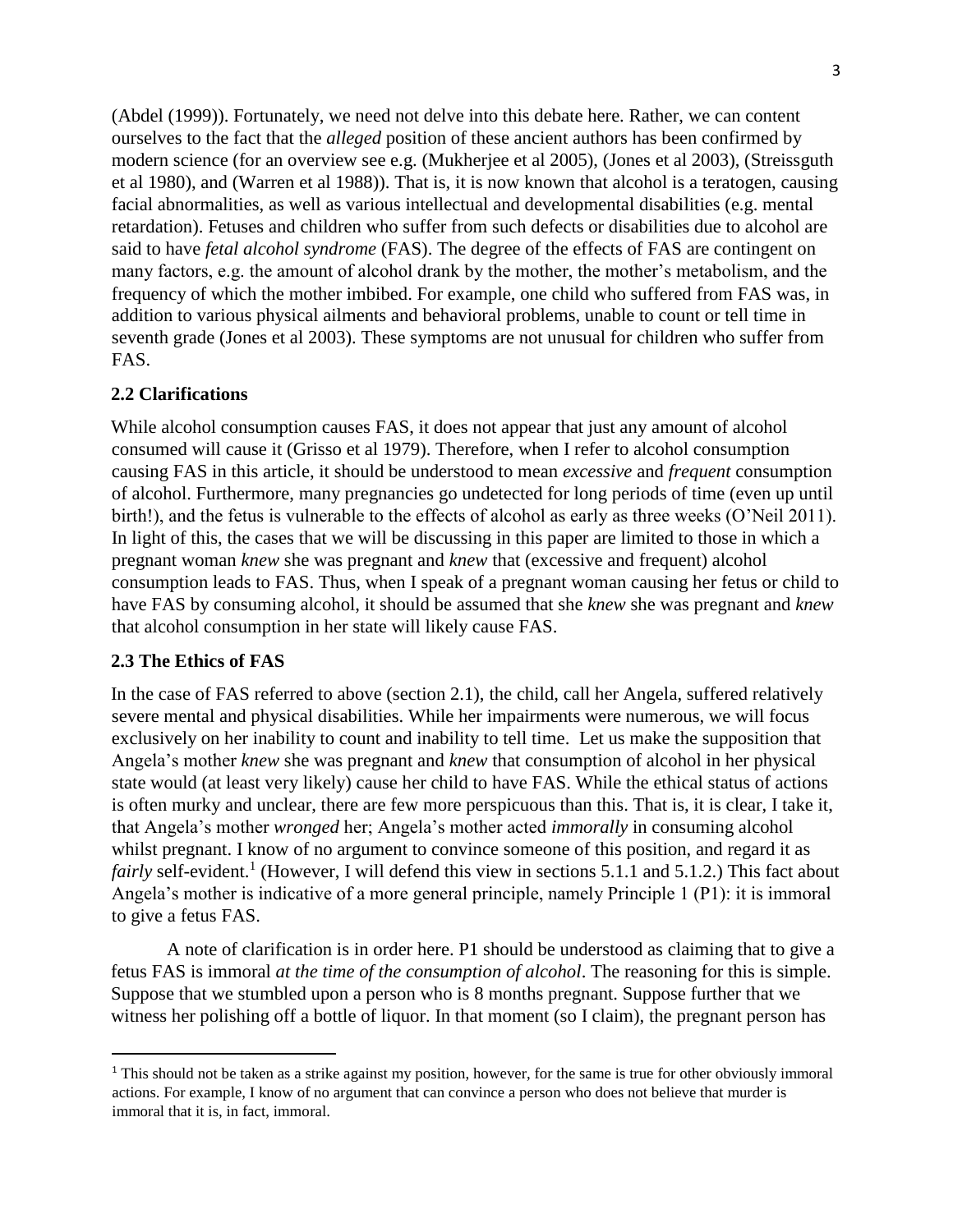acted immorally—her action did not magically become immoral at some later time.<sup>2</sup> To illustrate this, suppose that the pregnant person was run over by a car 5 minutes after finishing the bottle of liquor, and that this kills both her and her fetus. This tragic situation does not magically erase the immorality of her finishing off a bottle of liquor 5 minutes prior; she is not *morally lucky* for having been run over. Hence, the immorality is present at the time of alcohol consumption.<sup>3</sup>

But *why* is giving a fetus FAS immoral? To get the answer to this question, we need only look at the effects of FAS. Let us consider the case of Angela above. In that case, Angela's mother acted immorally because she performed an action that made it such that her daughter is (among other things) unable to count and unable to tell time at an age that she should be able to. That is, Angela's mother wronged her by *impairing* her daughter's ability to develop properly.

### **3. Impairment and FAS**

In addition to P1, we will assume the following principle to be true:

The Impairment Principle (TIP): if it is immoral to impair an organism O to the nth degree, then, *ceteris paribus,* it is immoral to impair O to the n+1 degree.

Let us take O to be impaired by an action x if x limits (or entails the limitation of) an ability of hers to any degree. For example, cutting off O's arm impairs her, since, among other things, it limits her ability to use her arm. Injecting O with a drug that prevents her from thinking clearly is also an impairment, since it limits her ability to think. Or, giving O a pill that will prevent her from learning to count later in life impairs her since it limits her ability to develop properly. Impairments can be partial or complete: O's sight is partially impaired by x if x gives her blurry vision, but her sight is completely impaired if x makes her blind. And let us take the *ceteris paribus* clause to be met only if the relevant details surrounding the impairment in the antecedent are sufficiently similar to the relevant details surrounding the impairment in the consequent.

TIP, I take it, is relatively uncontroversial. However, there is some clarification that is in order. If, for example, it is immoral to impair O by cutting off her hand, it might be argued on the basis of TIP that it is therefore immoral to impair her by giving her attention deficit disorder (and not cutting off her arm). This would mean that different types of impairments (in this case, mental and physical) are commensurable. While I think that this thesis is correct—different impairments are, indeed, commensurable—I will not commit myself to it here. Instead, I will take O being impaired to the n+1 degree to mean that O has been impaired in all the ways included in the nth degree *and* that O has at least one additional impairment, or O has all and only the impairments to the nth degree, but at least one of her impairments is more severe. Perhaps some examples will help illuminate what I have in mind here. Suppose that it is immoral to impair O by cutting off her arm at the elbow. By TIP, it would be immoral to cut off her arm at the elbow *and* cut off her leg at the knee. Or, suppose that it is immoral to impair O by making it such that she is unable to remember more than 5 minutes prior to the present. By TIP, it would also be immoral to impair her by making it such that she is unable to remember more than 2

<sup>2</sup> For more on this, see section 5.1.2.

<sup>&</sup>lt;sup>3</sup> That said, if one rejects P1, then she may take my argument below to be conditional: if P1, then abortion is immoral.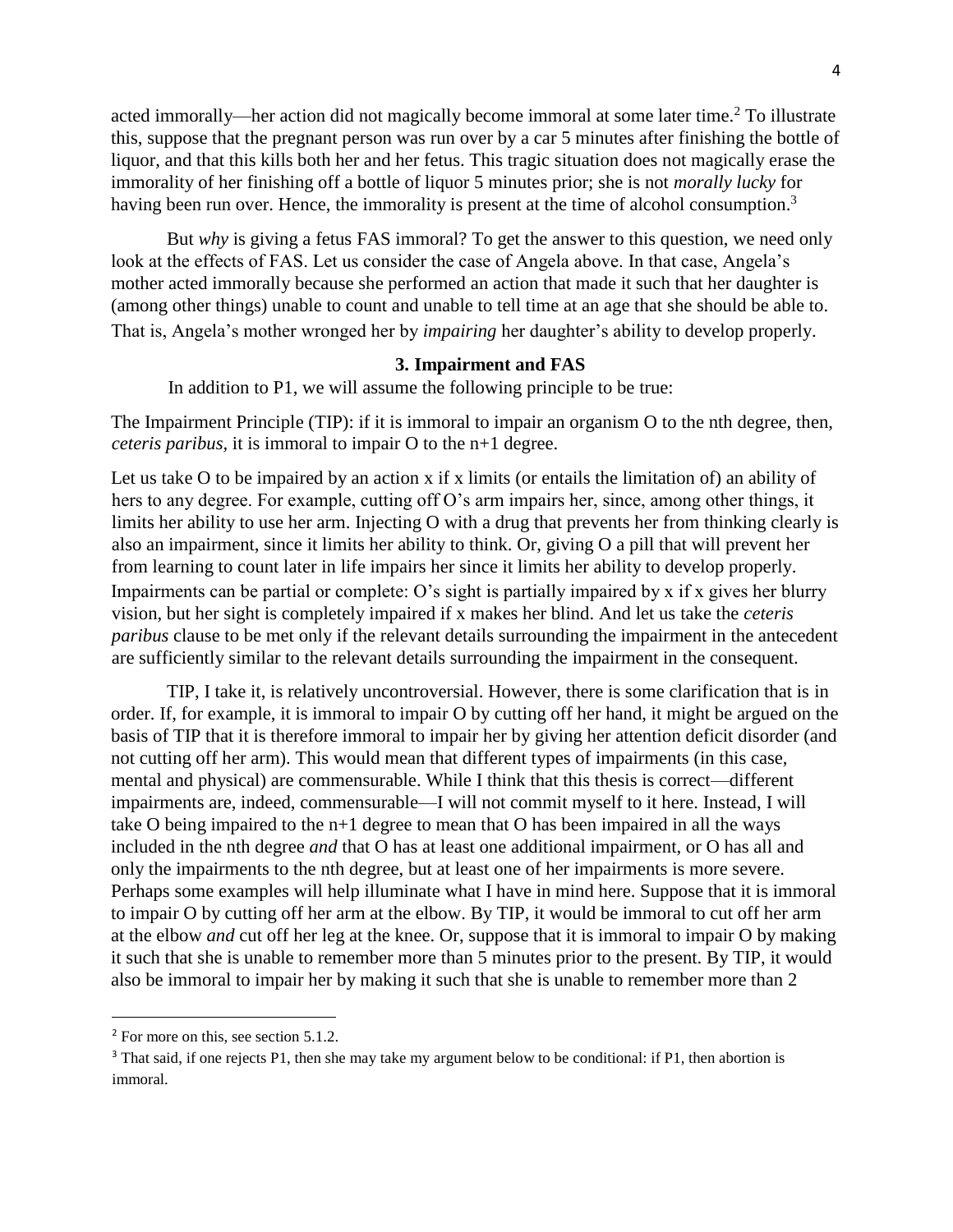minutes prior to the present. Another way to put this is to say that if it is wrong to give O impairment x, then it is wrong to give O impairments x *and* y, or to give O impairment X (where y is an additional, distinct impairment, and X is a more intense instance of x). Thus, the content of the consequent of TIP is always fixed by its antecedent: the meaning of the n+1 degree is contingent on what the nth degree is taken to be. Finally, I will offer a few examples to illuminate the *ceteris paribus* clause. If, for example, the impairment referred to in the consequent produces a particularly valuable good, but the impairment referred to in the antecedent does not produce such a good (or the good it produces is significantly less valuable), then the *ceteris paribus* clause is not met, and TIP does not kick in. Or, if the impairment referred to in the consequent was *consented* to, and the impairment referred to in the antecedent was not, then the *ceteris paribus* clause is not met, and TIP does not kick in.

From TIP, we can make a second assumption:

Principle 2 (P2): if causing an organism O to have FAS is immoral, then, *ceteris paribus,* killing O is immoral.

Given TIP, P2 is uncontroversial. This is because, again, to cause O to have FAS is to impair her. For example, Angela—the victim of FAS referred to in section 2.3— had her ability to count and her ability to tell time impaired because of her FAS. Thus, the antecedent of P2 is just an instantiated version of the antecedent of TIP. So, in the language of TIP, we may say that giving O FAS impairs her to the nth degree. Furthermore, to *kill* O is to impair her—limit her abilities more than giving her FAS: to kill O is to *completely* limit *all* of her abilities, whereas to give her FAS is to limit only *some* of her abilities. In other words, since, by our definition, to impair O is to limit her abilities, killing her is the most severe impairment possible—if O is killed, then *all* of her abilities are completely limited (i.e. eliminated). Since this is the most severe impairment that is possible, killing O will always be impairing her to the  $n+1$  degree.<sup>4</sup> Thus, in the language of TIP, to kill O is (and will (nearly always) be) to impair her to the n+1 degree. Hence, the consequent of P2 is an instantiated version of the consequent of TIP. Thus, P2 follows from  $TIP.<sup>5</sup>$ 

## **4. Even if the Fetus is not a Person, Abortion is Immoral 4.1 Is the Fetus a Person?**

There has been much controversy about whether or not the fetus is a person. For example, some philosophers have argued that the fetus does not satisfy certain necessary conditions for personhood (e.g. Michael Tooley (1971), Mary Anne Warren (1973), and Kate Greasley (2017) and in her contribution to Greasley and Kaczor (2017)), whereas others have argued, contrary to the aforementioned philosophers, that the fetus does satisfy the conditions for personhood (e.g. Stephen P. Schwartz (1990) and Christopher Kaczor (2014) and in his contribution to Greasley and Kaczor (2017)). Suffice it to say that no philosopher has yet provided a compelling and uncontroversial account of personhood that shows that the fetus is or is not a person. However, despite some notable dissenters (most famously Jarvis-Thomson (1971) and Don Marquis

<sup>4</sup> Assuming, of course, that the organism referred to in the antecedent was not killed by her impairment.

<sup>5</sup> Whether the *ceteris paribus* clause is met, I will address in section 5.3.2.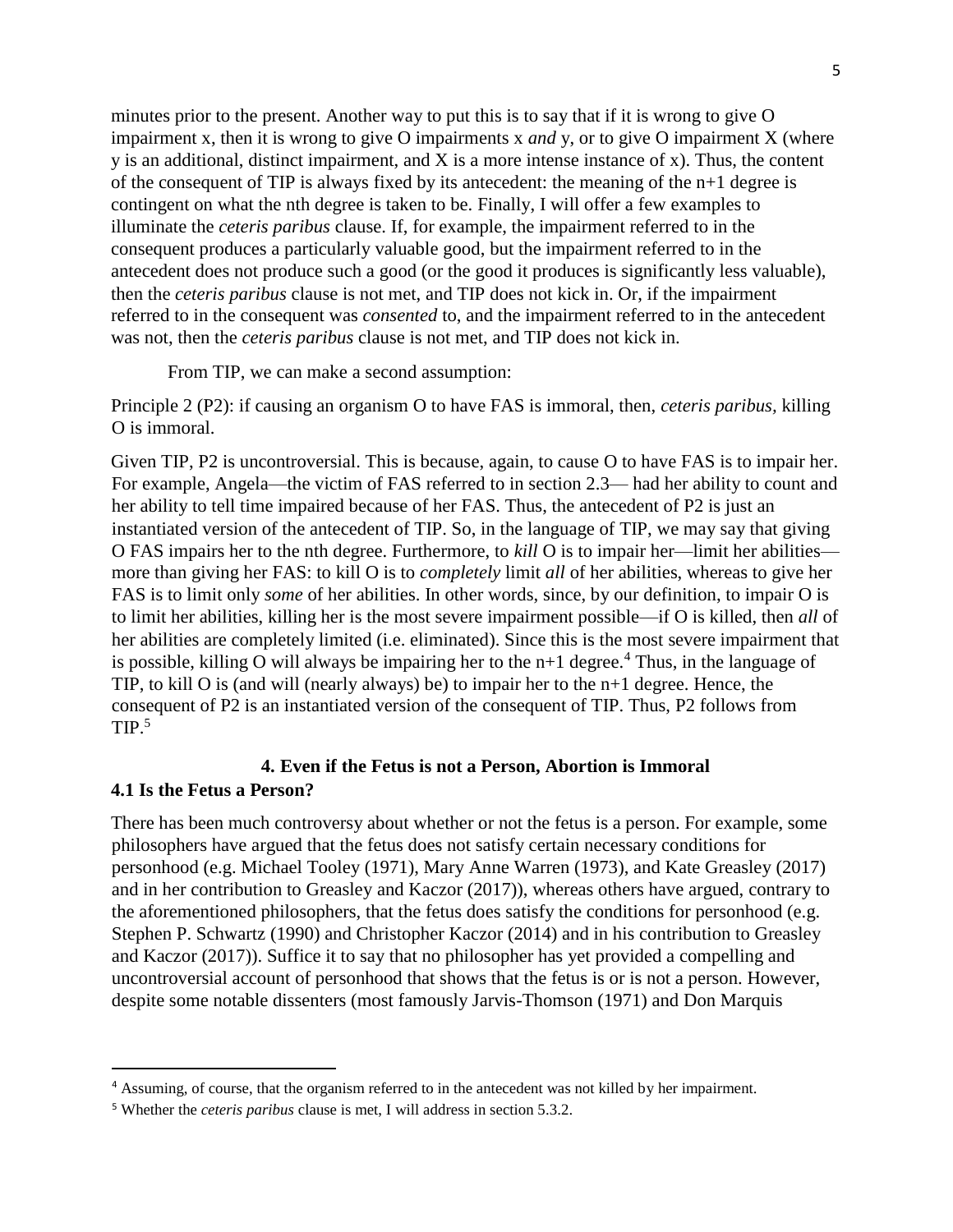(1989)), there does appear to be a strong majority of philosophers who think that the ethical status of abortion is contingent on whether or not the fetus is a person.

Despite this apparent consensus, I will argue that the ethical status of abortion is *not*  contingent on whether or not the fetus is a person. Indeed, I will grant, for the sake of argument, that the fetus is *not* a person. Therefore, for the remainder of this paper, the term "fetus" should be taken to refer to an entity that is *not* a person. Thus, no questions will be begged in my argument since its subject is not assumed to be a person. Indeed, its subject is assumed to be a *non-person*.

### **4.2 The Impairment Argument**

 $\overline{a}$ 

So far, we have affirmed P1, P2, and TIP. These theses, I will show, enable us to construct an argument for the immorality of abortion based on the notion of impairment. Let us call this The Impairment Argument (TIA). We may state it as follows:

- (1) Causing an organism O to have FAS is immoral. (From P1)
- (2) If causing O to have FAS is immoral then, *ceteris paribus*, killing O is immoral. (From TIP)
- (3) Therefore, killing O is immoral. $6$
- (4) If one aborts O, then she kills  $O<sup>7</sup>$
- (5) Therefore, to abort O is immoral.

Since we have affirmed P1, P2, and TIP, premises (1) and (2) are uncontroversial, and therefore assuming the *ceteris paribus* clause is met - premise (3) is uncontroversial as well. Premise (4) is, by the nature of abortion, uncontroversial. (I will address this issue more in section 5.4 and section 5.5.) Hence, (5) follows: abortion is immoral. Furthermore, it should be clear that *personhood* does not play a role in this argument, since I have granted that the fetus that suffers from FAS is not a person. Therefore, (5) holds even if the fetus is not a person.

In contrast to Don Marquis, I have not tried to articulate *why* killing (anyone) is wrong. This too is a strength of TIA: instead of delving into the abstract ethics of killing, I have proceeded from (what is hopefully) a self-evident instance of immorality (i.e. P1) and from a self-evident principle (i.e. TIP); that is, it is a strength of my argument that it is not committed to controversial ethical theses or to controversial theses about personhood.<sup>8</sup> In other words, I have proceeded from the macro scale: I have made use of self-evident theses, avoiding committing myself to several highly contentious positions (e.g. the personhood of the fetus). In what follows, I will examine a plethora of objections to TIA, arguing that they are not successful—or, if they

<sup>6</sup> I assume that the *ceteris paribus* clause is met, and omit it from the argument hereafter for the sake of simplicity. (If I did not omit the clause, the argument would look slightly different: premise 3 would read "Therefore, *ceteris paribus,* killing O is immoral" and the conclusion would read "Therefore, *ceteris paribus*, to abort O is immoral." But nothing substantial turns on this: the only difference would be that the objections I entertain (and reject) to premise 2 would then be entertained (and rejected) to premise 5.) . I defend this assumption in section 5.3.2.

<sup>7</sup> Whether or not all abortions are instances of killing is controversial. I address this in section 5.4.

<sup>8</sup> Of course, I do not want to pretend that I make no controversial assumptions. Rather, I am merely suggesting that I avoid a couple particularly contentious subjects.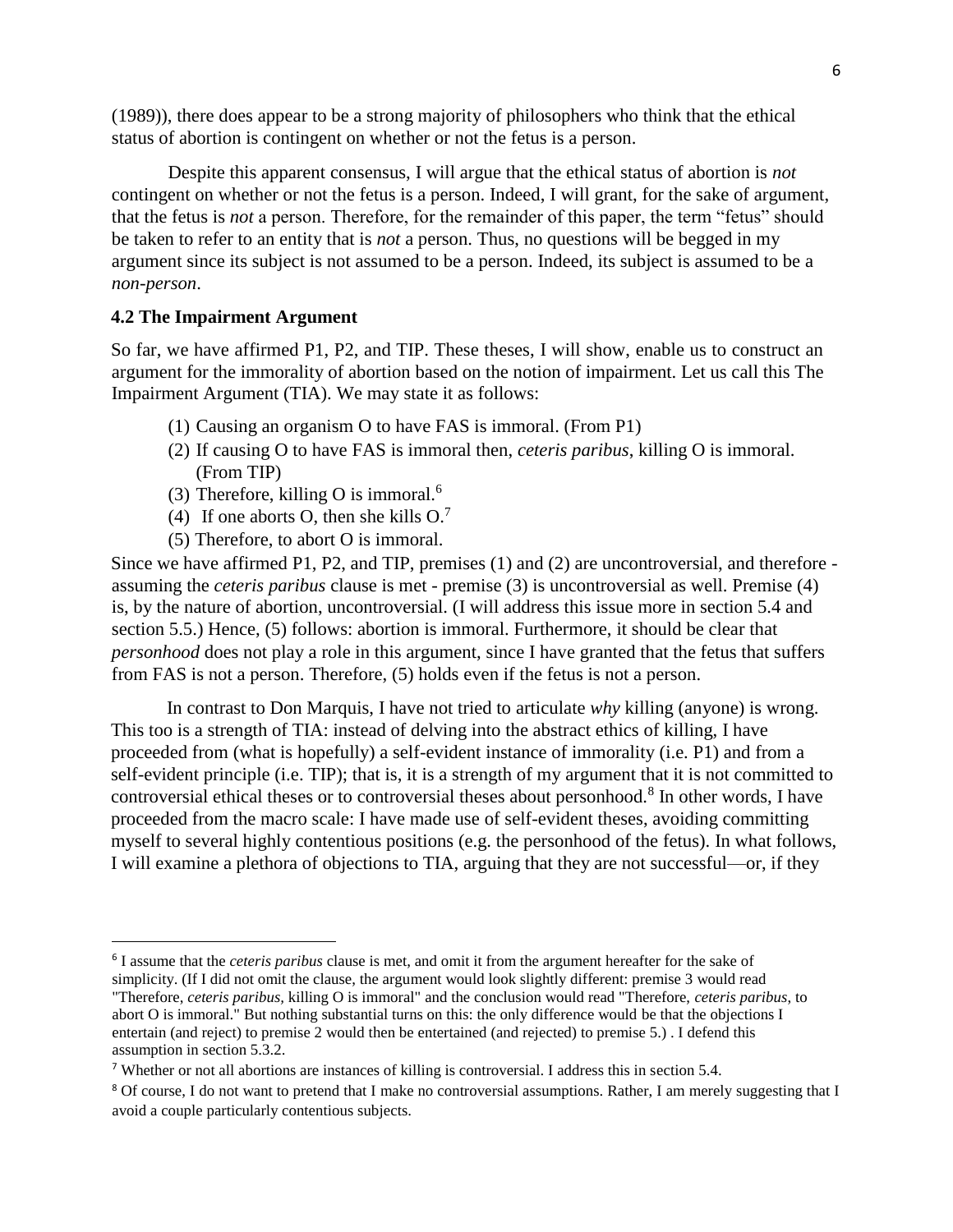are successful, they must assume a controversial thesis, and hence will have a limited scope of appeal.

### **5. Objections to TIA**

### **5.1 Objections to P1**

If P1 is false, then TIA will fail. Therefore, in this section, we will look at two common objections to P1.

### **5.1.1 Intentions and P1**

While I have construed P1 as uncontroversial, it is possible to challenge it. For example, one might object to it on the grounds that if a pregnant person *intended* to have an abortion, then her giving her fetus FAS via alcohol consumption was not immoral. After all, she never intended for the fetus to develop to a state in which it would suffer the effects of her decisions, and hence her actions were not immoral.

To see why this objection is mistaken, let us return to the case of Angela and her mother (see section 2.1 and section 2.2). We have supposed that Angela's mother *knew* that she was pregnant, *knew* the effects of alcohol consumption during pregnancy, and yet continued to drink excessively and frequently, resulting in Angela developing FAS. Let us add one more detail to the story. Let us suppose that she *intended* to abort Angela prior to giving birth, but never got around to having the abortion—she got busy, and it ended up slipping her mind. In this case, there is no doubt that Angela's mother still acted immorally in consuming alcohol during her pregnancy—Angela still has been seriously wronged by her mother, despite her intentions to abort her. Hence the intention to abort, or kill, did not render her giving Angela FAS not immoral. And, more generally, the intention to abort or kill does not suffice to render the actions of the of the pregnant person who gives her fetus FAS not immoral—if it were, then Angela's mother would not have acted immorally. But she did.

Or suppose that Angela's mother, at 6 weeks pregnant, intended to have an abortion and therefore consumed excessive amounts of alcohol frequently, resulting in Angela having FAS. Now suppose at 8 weeks—after Angela has acquired FAS—Angela's mother no longer intends to abort her. Suppose further that at 10 weeks, Angela's mother changes her mind again and intends to abort her. And, finally, suppose that at 12 weeks Angela's mother changes her mind one last time, and no longer intends to abort her. If the morality of giving Angela FAS is contingent on her mother's intentions, then Angela's mother's actions that resulted in her having FAS (which occurred at 6 weeks) have gone from moral, to immoral, to moral, to immoral. But this moral oscillation is absurd. Hence whether the mother has an intention to abort her fetus does not determine whether giving her fetus FAS is immoral.

Let us briefly consider one final case to illustrate this point. Suppose that a drug D is developed that, when injected into an organism at any stage of life, gives it the equivalent of FAS. Now, suppose that a person S walked into a hospital with a needle full of D, and that she proceeded to inject a newborn with it, thereby giving it FAS. Suppose further that S *intended* to kill the infant shortly after giving it FAS. However, after injecting the infant with D, S was apprehended by hospital security and rendered unable to kill the infant. If intentions are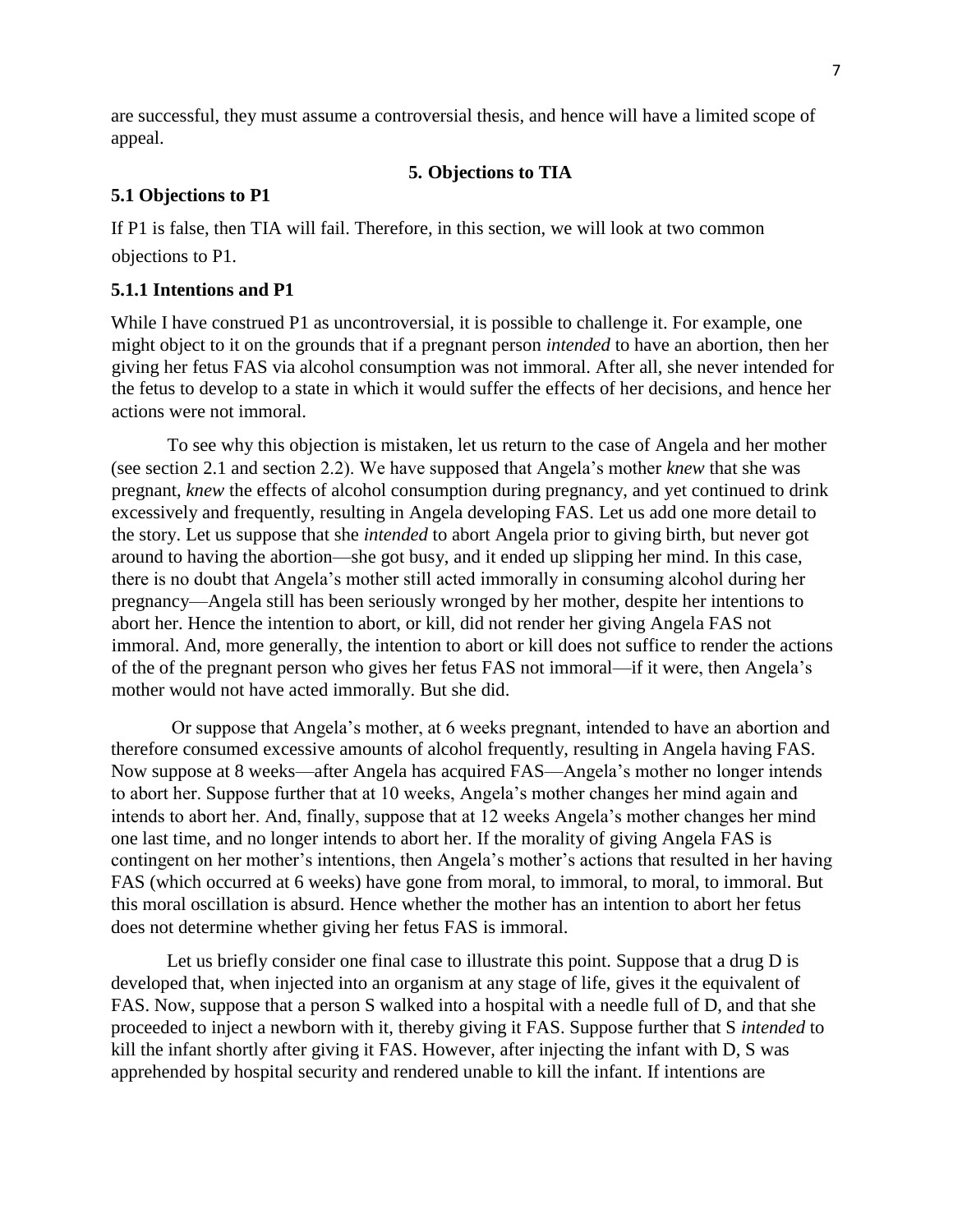sufficient to render giving a fetus FAS not immoral, then S did not act immorally here.<sup>9</sup> But she did. And hence intentions will not suffice to undermine P1.

### **5.1.2 Fate and P1**

 $\overline{a}$ 

While the mother's intentions do not suffice to undermine P1, it might be objected that the actual fate of the fetus does. That is, one might object that if the fetus that has contracted FAS is *actually* aborted or killed as an infant (relatively) soon after birth, then it was not immoral for her mother to give her FAS.

To see why this objection fails, consider the following. Suppose that Angela's mother is 8 weeks pregnant with her and that she has, despite her pregnancy, continued to drink excessively and frequently. And suppose further that she intends to give birth to Angela. But suppose that Angela's mother is involved in a collision, which results in the death of her fetus (i.e. Angela). If the fate of the fetus is what determines whether giving a fetus FAS is immoral, then this would mean that, fortunately for Angela's mother, her actions were not immoral. But this is absurd: Angela's mother is not *fortunate*, morally speaking, that a car crash killed Angela—why would a collision that resulted in the death of Angela be a good thing, morally speaking, for Angela's mother? Or, to return to a prior example, suppose that Angela's mother is seen, while 8 months pregnant, drinking an entire bottle of liquor. The person who sees her drinking the liquor no doubt rightly judges her to be acting immorally, and this is true—her actions are immoral—even if she is hit by a car and killed (along with her fetus) the next day.

Finally, suppose again that the morality of giving a fetus FAS really does depend on the fate of the fetus. If this is the case, then the morality of Angela's mother actions mentioned in the last scenario (i.e. finishing a bottle of liquor while 8 months pregnant) is *undetermined* until Angela's fate has arrived. Now suppose that Angela is indeed aborted, that means that her mother's actions did not become morally permissible until she was aborted. But clearly this is absurd—Angela's mother's actions were either moral or immoral at the time of her consumption of alcohol. Or suppose, conversely, that Angela was not aborted. Instead, she was born and lived a long, healthy, and happy life. At what point did Angela's mother's actions (magically) become immoral? Was it the moment that Angela fully exited her mother's womb? Ten minutes after birth? A week? Due to their arbitrary nature, none of these answers are adequate. Again, the fact is that when Angela's mother gave her FAS, her actions were either moral or immoral. The moral status is determined at that time, not some arbitrary point in the future. This point is true in general: the status of the actions of a pregnant person who imbibes is determined at the time of alcohol consumption—not some point in the future. Hence the fate of the fetus does not determine whether giving it FAS is immoral.<sup>10</sup>

<sup>9</sup> We could alter this case to be more analogous by supposing that he injected a young fetus with D through the mother's womb (unbeknownst to the mother) and intended to kill the fetus at a later date, but was apprehended prior to doing so.

<sup>&</sup>lt;sup>10</sup> Another way to think about this is as follows: suppose that a person intentionally injected a newborn child with a needle that was contaminated with HIV, thereby giving the infant HIV. Now, suppose that 5 minutes after the injection, the infant was killed (either by the person that injected the newborn, or by natural causes). Despite the death of the infant shortly after the injection (before she could suffer any of the effects of HIV), the person who injected the newborn no doubt acted immorally.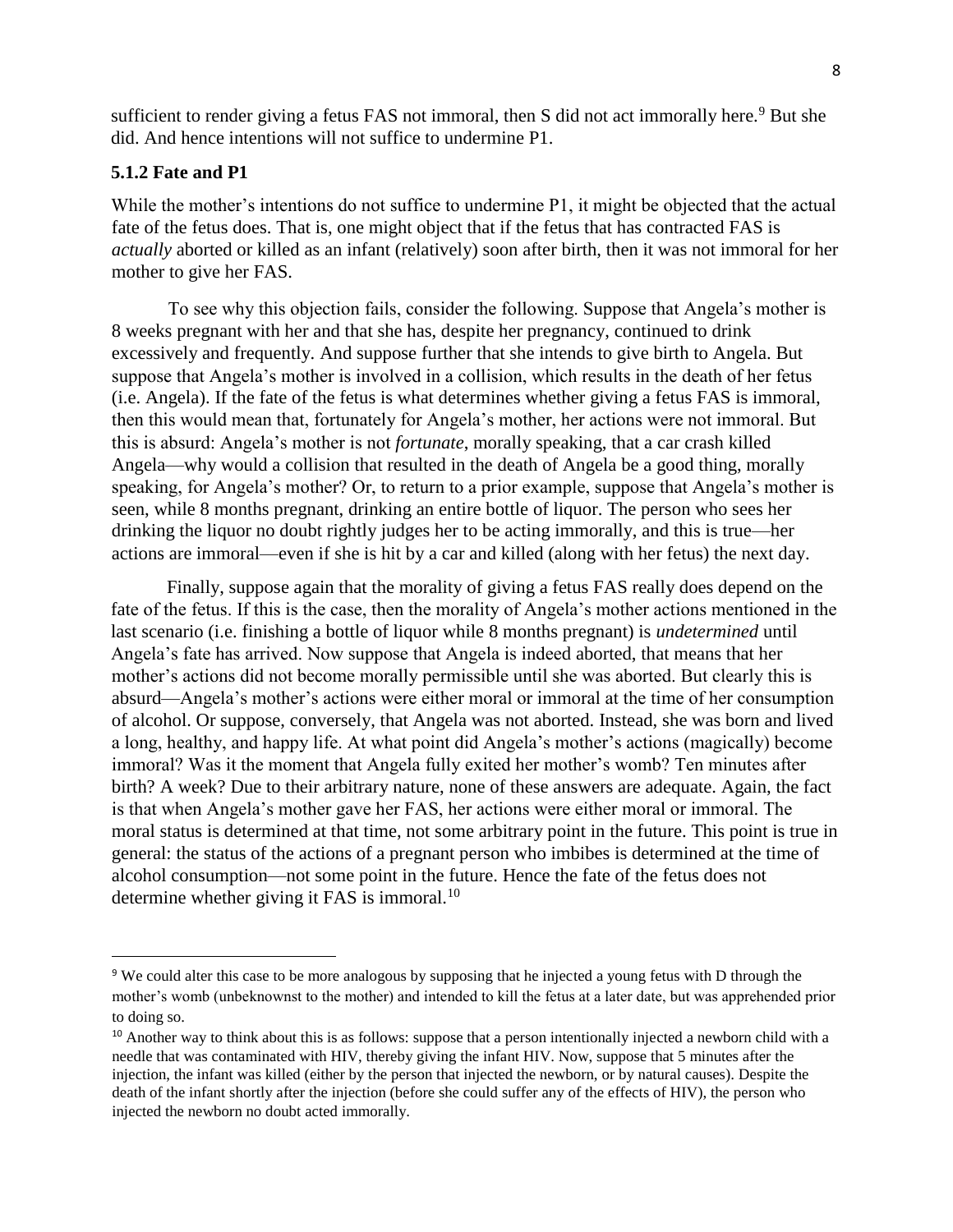#### **5.2 Objections to TIP**

TIP is the foundation of premise (2). Therefore, if TIP is false, then premise (2) will be unmotivated, and TIA will fail. Therefore, in this section, we will examine several objections to TIP.

#### **5.2.1 Animal Torture and TIP**

An objection to TIP might be raised on account that it is wrong to *torture* an animal, or subject it to inhumane living conditions, but that it is not immoral to kill it (perhaps for food). Indeed, as Michael Tooley says, "we do not usually view the killing of a newborn kitten as morally outrageous, although we would regard someone who tortured a newborn kitten for an hour as heinously evil" (1972: 63). What Tooley is suggesting here is that torturing a newborn kitten is immoral, but killing it is not. In this scenario torturing a kitten is understood as impairing it to the nth degree, and killing it as impairing it to the n+1 degree. Hence, since, it is claimed, the latter is not immoral but the former is, this renders TIP false.

There are several problems with this objection. To begin with, the proponent of this objection would have to hold that *killing* an animal is indeed morally permissible. Perhaps the objector is right on this point, but it is nevertheless a controversial assumption to make. Hence, this objection will only be available to a limited number of people.

A more severe problem with this objection is that the *ceteris paribus* clause of TIP is not met. This is because impairment via torture is *painful*. It is the pain, according to Tooley, that renders the impairment immoral. However, killing the newborn kitten involves little pain. Thus, in order to meet the *ceteris paribus* clause, we must either hold that (a) killing the newborn kitten causes as much pain as torturing it, or (b) torturing the kitten causes as little pain as killing it. Suppose we endorse (a). If that is the case, then, by Tooley's criteria, it would be immoral to kill the newborn kitten, and hence this is no longer a counterexample to TIP. Suppose, instead, that we endorse (b). If that is the case, then Tooley's objection to impairing the newborn kitten melts away—since his objection is rooted in the pain that is caused to the kitten, and, on (b), the kitten feels only a negligible amount of pain, impairing it via torture is not immoral. Thus, when the *ceteris paribus* clause is met, this ceases to be an objection to TIP.

#### **5.2.2 Lethal Impairment and TIP**

Generalized, Tooley's objection above can be seen as a strategy of objecting to TIP by identifying a case in which *lethal impairment* is not immoral, but non-lethal impairment is. Examples of this might be cases of self-defense, (voluntary or non-voluntary) euthanasia, or capital punishment. That is, one might argue that the above cases are instances in which it is not immoral to impair O to the n+1 degree (i.e. lethally impair O), but it is immoral to impair O to the nth degree (i.e. non-lethally impair O). For example, it is not immoral to euthanize O, but it is immoral to non-lethally impair her. Or it is not immoral to kill O in self-defense, but it is immoral to non-lethally impair her. And so on.

Let us grant, for the sake of argument, that it is indeed not immoral to kill O in the above instances. This begs the question: *why* is it not immoral to kill her? Presumably, it is not immoral to kill (lethally impair) O in the above cases because killing her brings about a particularly valuable good. For example, in the case of self-defense, it saves the life of the person being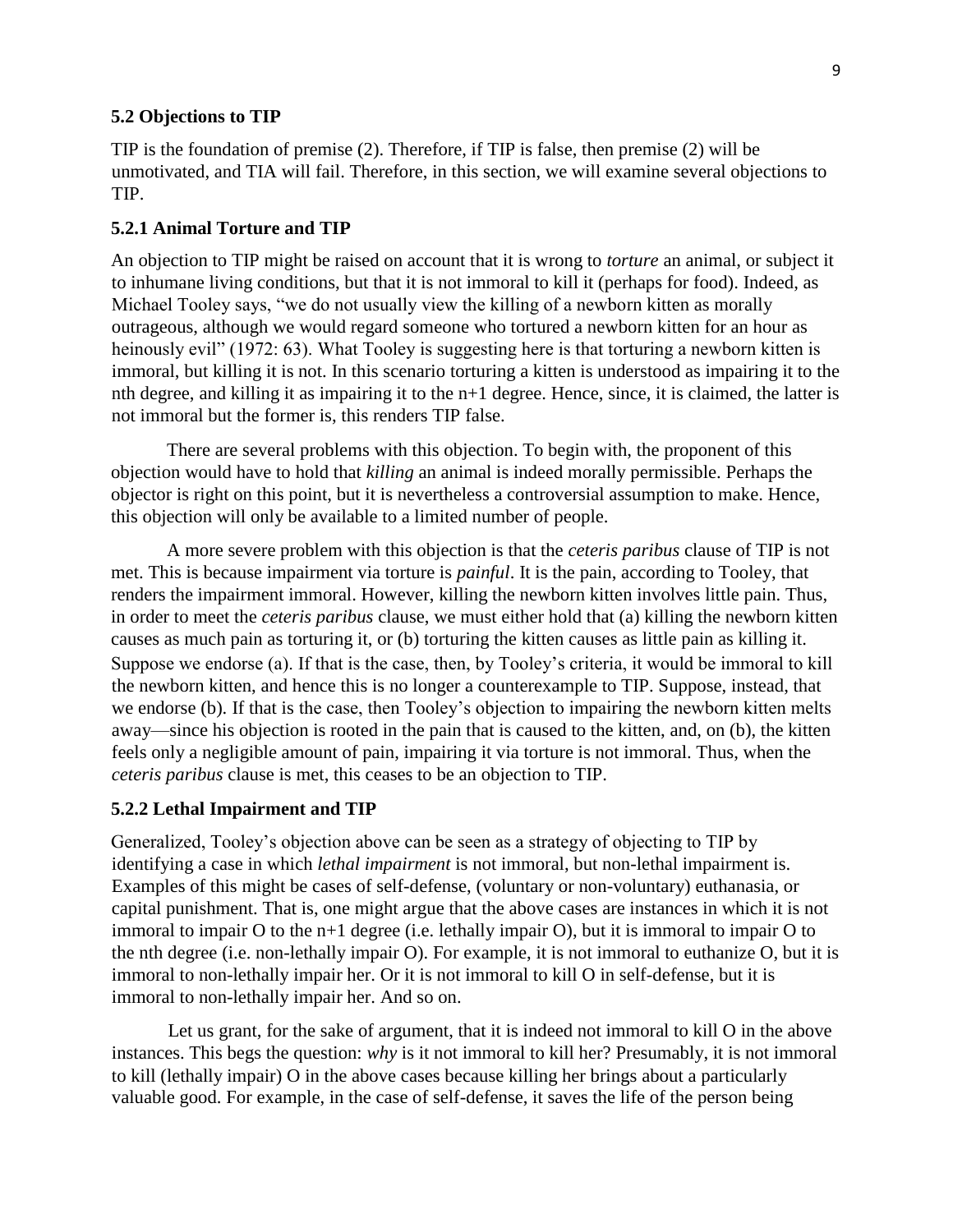attacked. This, of course, brings our attention to a key discrepancy between impairing O to the nth degree (which is any degree lower than killing her) and impairing her to the n+1 degree in the above cases. That is, impairing O to the n+1 degree in the above examples (allegedly) brings about a valuable good, whereas impairing her to the nth degree does not. But this, of course, means that the *ceteris paribus* clause is not met, and therefore these lethal impairment cases are not counterexamples to TIP (see section 3). In order to meet the clause, we must either hold that (a) impairing O to the nth degree brings about a valuable good, or (b) killing O does not bring about a valuable good. Suppose we endorse (a). If that is the case, then it is not immoral to impair O to the nth degree, and this is not a counterexample to TIP. This is because the good that comes about from O's impairment justifies our impairing her to the nth degree. Suppose, instead, that we endorse (b). If that is the case, then killing O does not bring about a good, and it is therefore immoral to kill her—the only reason it was permissible to kill O was that it brought about a good, and hence to remove the good it to render killing O immoral. Thus, when the *ceteris paribus* clause is met, these lethal cases of impairment are no longer counterexamples to TIP.

## **5.3 Questioning Premise (2)**

In this section, we will examine two objections to premise (2) of TIA.

## **5.3.1 Is Aborting Impairing to the n+1 Degree?**

Perhaps one might object that to abort a fetus is *not* to impair it to the n+1 degree. This is because, our objector continues, an adult suffering from FAS has several impairments that the fetus does not have, and, therefore, killing the fetus does not, by our definition above (see section 3), amount to impairing it to the n+1 degree. And hence premise (2) is false.

This objection misunderstands premise (1) of TIA. For it was made clear (section 2.3) that causing an organism to have FAS is immoral *at the time of alcohol consumption*. Thus, the relevant impairments are those that occur at the time the fetus 'contracts' FAS. The impairments amount to, in their most general form (in the case of Angela), a limiting of the ability of O's cognitive faculties to develop properly. However, killing O obviously limits the ability of her cognitive faculties to develop even more severely—if O is killed, then the ability of her cognitive faculties to develop properly is as limited as can be: it is *eliminated*. Hence, premise (2) is unscathed by this objection.

## **5.3.2 Is the** *Ceteris Paribus* **Clause Met in Premise (2)?**

The clever objector might grant the failure of the objections in section 5.2 on account of their not meeting the *ceteris paribus* clause, but argue that the *ceteris paribus* clause is not satisfied in premise (2) of TIA, and hence premise (3) does not follow. This is because killing O (i.e. impairing it to the n+1 degree) brings about a valuable good but giving O FAS (i.e. impairing it to the nth degree) does not. Hence, the *ceteris paribus* clause is not met, and premise (3) does not follow from premises (1) and (2).

What goods are brought about by having an abortion? Presumably, the good of autonomy is one such good; a woman who has an abortion acts autonomously, and this is a good. But, of course, the good of autonomy obtains as well if a pregnant person gives her fetus FAS: drinking alcohol when she feels like it is an act of autonomy. Thus, the good of autonomy obtains in having an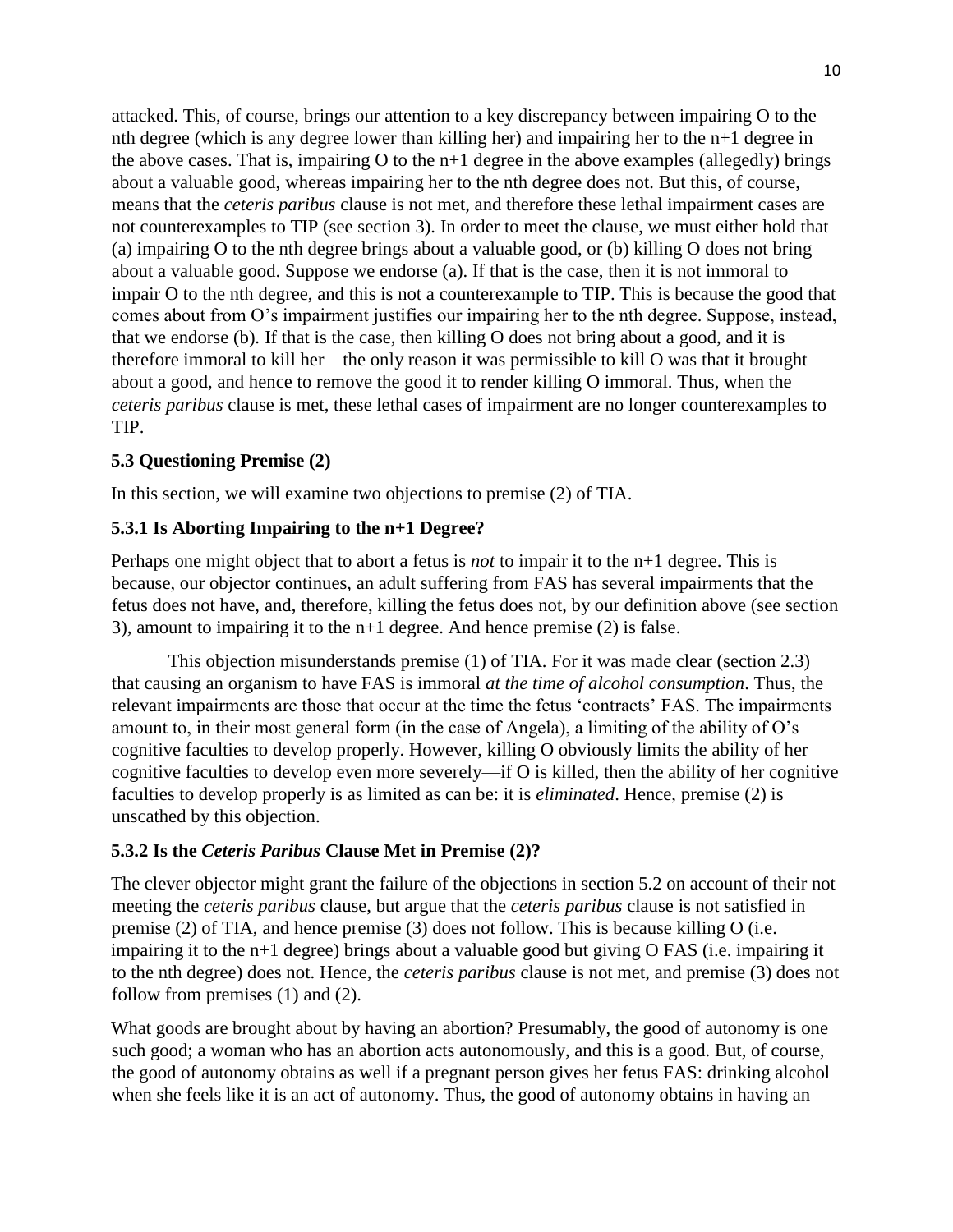abortion and in giving a fetus FAS, and thus the *ceteris paribus* clause is met. Perhaps, though, it will be suggested that to have an abortion avoids the suffering of child birth, and thus a good comes about while having an abortion that does not come about when giving the fetus FAS. This will not do, though, since abortions are not themselves without suffering: to have an abortion is not to avoid suffering, and hence the *ceteris paribus* clause is not threatened.<sup>11</sup> Perhaps it might be suggested that the good of not having to be an unwilling parent obtains if one has an abortion, but not if one gives a fetus FAS. This objection, too, fails. For the fact is that one need not be a parent if she gives birth; one can give up her newborn for adoption if she so chooses. And hence this good is not exclusive to abortion - this good obtains if the mother decides, after giving her fetus FAS, to give it up for adoption once it is born - and thus the *ceteris paribus* clause is not threatened. A more fundamental problem with the suggestion that this good (i.e. the good of not having to be an unwilling parent) obtains is that there is no reason to think it is actually a good; doing x unwillingly does not entail that doing x is bad and doing not-x is good. So, there is no reason to think that this threatens the *ceteris paribus* clause since there is no reason to think this is a good at all. Finally, perhaps one would argue that the good of not having a child obtains when one has an abortion, but it does not when one gives a fetus FAS. Hence, the *ceteris paribus*  clause is not met, and TIA fails. The problem with this is that, as Kaczor (Greasley and Kaczor 2017) has pointed out, after conception, there already exists a child (there is an organism that shares its DNA with its parents), and hence this good - if it is indeed a good to not have a child (which is dubious in my view) - does not obtain from having an abortion. And hence this is not a threat to the *ceteris paribus* clause.

## **5.4 Questioning Premise (4)**

While most methods of abortion are instances of killing (see e.g. Bygdeman et al (2008) for a description of some abortion methods), some arguably are not. For example, in an abortion by hysterotomy, the fetus is removed without killing it, and left to die naturally. Hence, premise (4) is false—or, at least needs to be revised.

Whether abortion by hysterotomy is an instance of killing is less than perspicuous—at least to me. For example, suppose that one leaves her infant in a car on a hot summer day and allows her to die. Is that not an instance of killing? It appears to me that it is. Whether this example is sufficiently similar to abortion by hysterotomy, I will leave up to the reader to decide. Instead of delving into this murky issue, I will simply grant that not all forms of abortion are instances of killing. Therefore, the person who thinks that abortion by hysterotomy or other similar methods are not instances of killing may replace premise (4) with (4\*) *In most cases*, if one aborts O, then she kills O.

#### And (5) with

 $\overline{a}$ 

(5\*) Therefore, *in most cases*, to abort O is immoral.

### **5.5 Is Abortion Before Three Weeks Immoral?**

<sup>&</sup>lt;sup>11</sup> Furthermore, it is arguable that valuable goods come about from giving birth, and that the birthing process is good, see e.g. Stump (2010: 5-6). So, for this objection to work, one would need to show that the bad of suffering outweighs the good of childbirth (or that there is no such good), and this is no small task.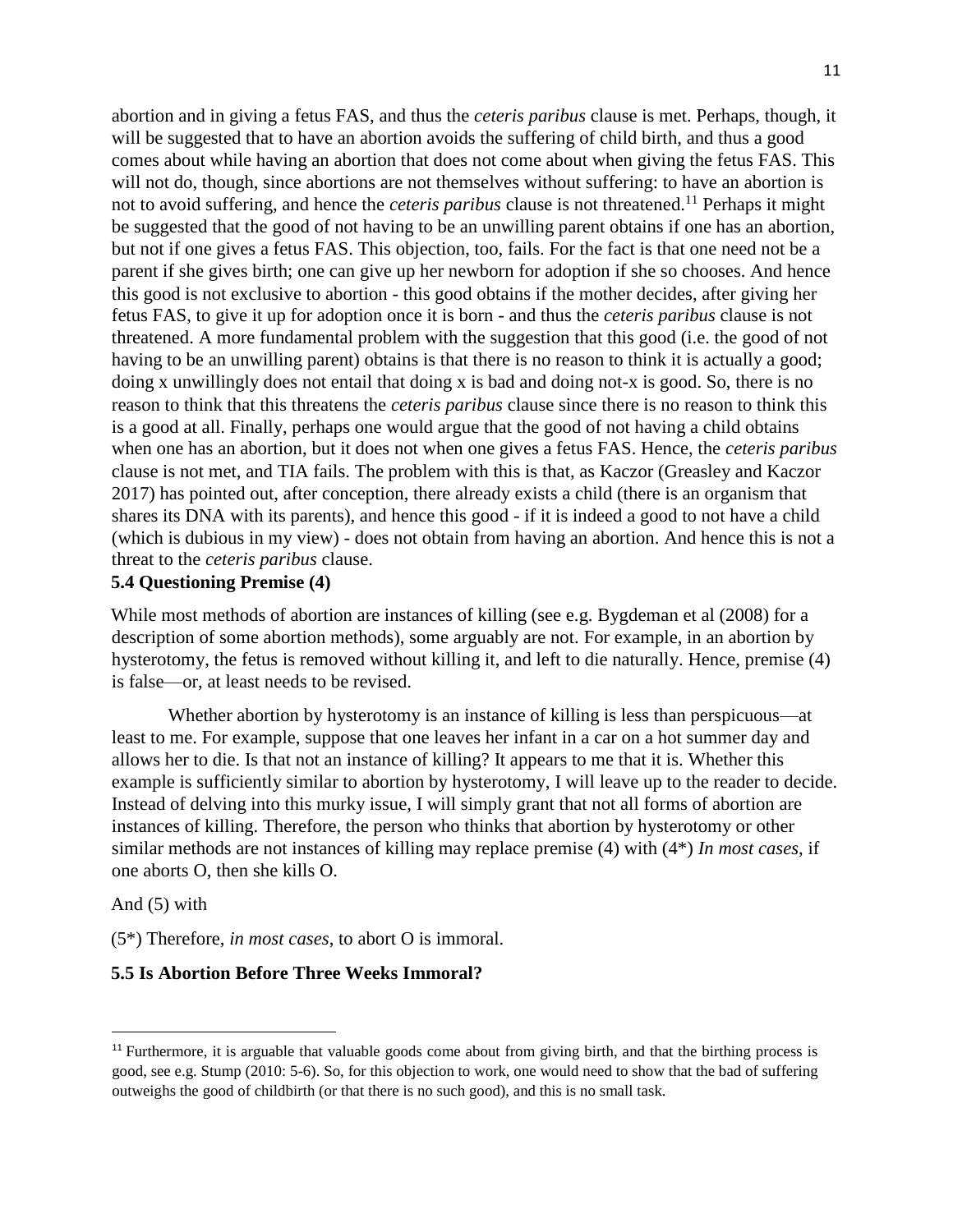As noted above (section 2.1), excessive and frequent intake of alcohol by a pregnant woman can cause FAS in a fetus as early as three weeks. Thus, the objector might claim, abortions prior to three weeks are not immoral—since FAS cannot be 'contracted' prior to three weeks, it is not immoral to consume alcohol prior to then, and therefore, it is not immoral to have an abortion before then—or, at least, TIA does not show that it is immoral to do so.

This is not exactly an objection to TIA; the objector here could accept that the premises of TIA and merely change the conclusion to reflect the fact that it does not show that abortion is immoral until three weeks.

While TIA may, in this specific form, only show that abortion is immoral once alcohol can act as a teratogen, it should be clear that the argument, when generalized, renders abortion immoral as soon as it is even possible for any substance (or outside force) to impair O in an immoral manner. In other words, my argument does not necessarily depend on the current science behind FAS. While I have chosen to use FAS as a jumping off point for my argument, it could just as easily be run with a hypothetical drug. For example, suppose that there was a drug invented that had similar psychological effects to cocaine, but which acts as a teratogen at the moment a human organism begins to exist (there is some debate about when the human organism begins to exist, see e.g. Miller and Pruss (2017)). And suppose further that the effects of this drug on the fetus are roughly equal in severity to those impairments that commonly result from FAS. Since it would be wrong to give the human organism at its earliest stage the rough equivalent of FAS, it follows from TIP that it is immoral to have an abortion and kill the human organism at its earliest stage of existence. (More generally, the first premise of my argument could be substituted with *any* form of non-lethal impairment and the conclusion would still follow.)<sup>12</sup>

## **5.6 Interest Theory and FAS**

 $\overline{a}$ 

A referee reconstructs my argument as follows:

- (6) It is seriously morally wrong to inflict a non-lethal injury on a fetus.
- (7) A lethal injury is worse (more seriously wrong) than a non-lethal injury.
- (8) Abortion inflicts a lethal injury on the fetus (kills the fetus).
- (9) Therefore, abortion is seriously morally wrong.

The referee then proceeds to criticize it on account of premise (7) being false; they think that it only applies to organisms with interests, and therefore we cannot say that it holds for organisms that do not have interests, such as fetuses. They say:

"From the fact that it would be worse for you or me to be killed than to be injured non-fatally, the author assumes, without argument, that the same is true for the fetus. But that assumes that the non-sentient fetus has interests, and in particular, an interest in continued existence, which is thwarted if the fetus is killed."

<sup>12</sup> Recall my prior point that killing an organism will *always* be impairing it to the n+1 degree. It follows from this that so-long as there is an instance of non-lethal impairment that is immoral, we can arrive at the conclusion of TIP.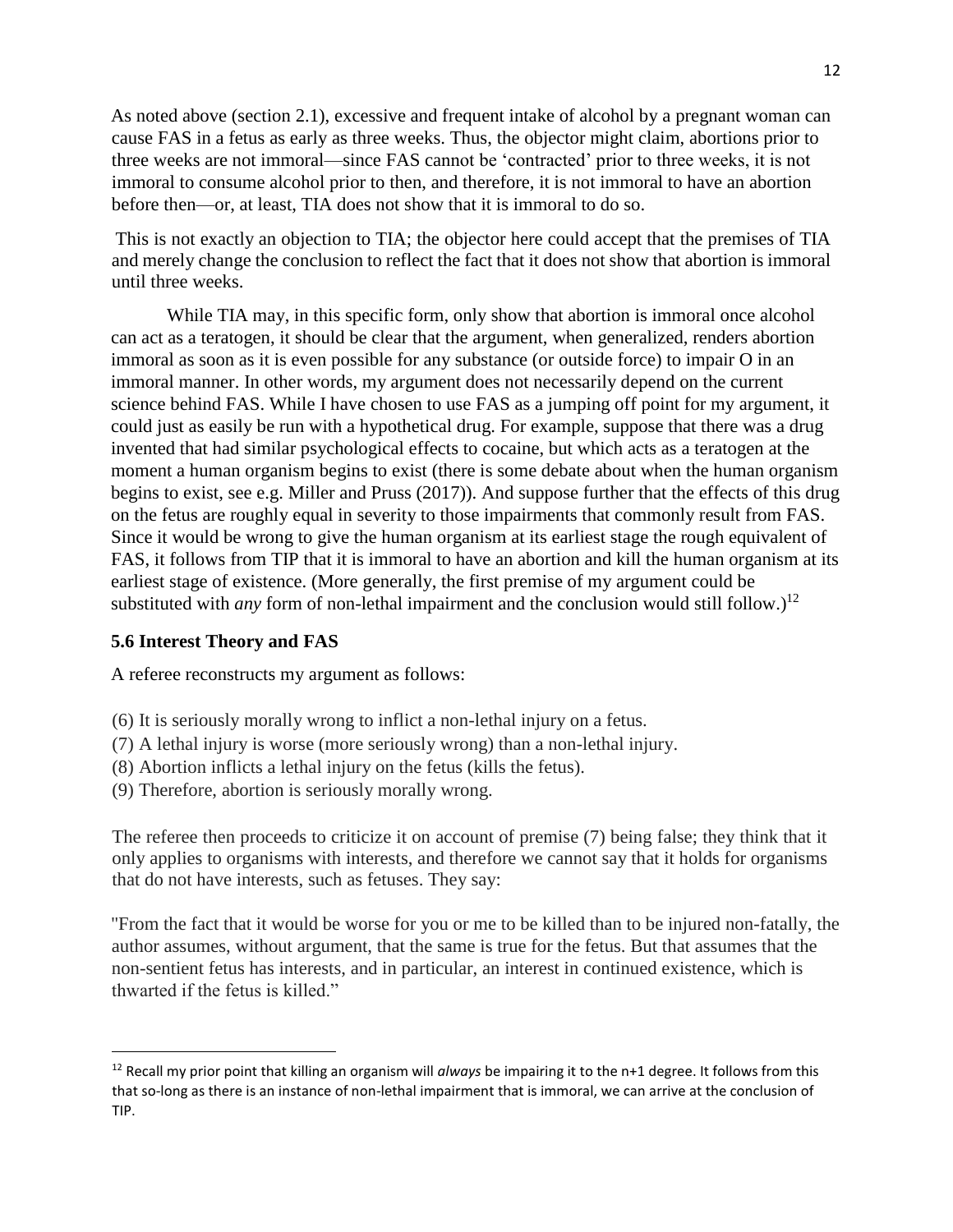But, of course, this is not an accurate reconstruction of my argument. I never suggest that it is *worse* to be lethally injured than non-lethally injured. Whether an injury is worse than another is often difficult to tell. Rather, what I have claimed is that the *degree of impairment* of an organism that is lethally impaired is always higher than the degree of impairment of an organism that is non-lethally impaired, and hence having an abortion (i.e. lethally impairing a fetus) is always impairing the fetus to the  $n+1$  degree (see section 3). This is a relatively straightforward consequence of our terminology and the nature of abortion; contrary to premise (7), it is relatively uncontroversial.

The referee proceeds to challenge premise (7) of their reconstruction of my argument. They suggest that we have no reason to think that lethal impairment is always worse than nonlethal impairment; lethal impairment is only worse if the thing that is impaired has (relevant) *interests*. They say:

"The reason it is wrong for a woman to binge-drink during her pregnancy, inflicting fetal alcohol syndrome on the fetus, is that, once born, the child has an interest in normal functioning, and an interest in avoiding preventable disabling conditions. The woman's decision to drink heavily during pregnancy thwarts the interest of the future child."

The referee, therefore, endorses the interest theory of rights, which holds (roughly) that rights are grounded in the interests of things, and hence if a fetus has a right to life, it has interests (in particular, an interest in continued existence). As I stated above, I have not affirmed premise (7), and therefore a challenge to it does not threaten my argument. But this fact is not sufficient to do away with their criticism, for their claim can be used to deny premise (1) of my argument: they can use the interest theory of rights to challenge the claim that giving a fetus FAS is immoral. That is, one might object that giving a fetus FAS is not immoral since it does not have interests, and hence premise (1) is false, and the impairment argument fails.

If the interest theory of rights proponent chooses to follow this line of attack, she will run into several difficulties. Firstly, it amounts to an endorsement of a highly controversial position (i.e. the interest theory of rights) and will therefore only be available to those who hold this contentious position. Thus, this objection will be of limited use even if successful. Secondly, while I did not explicitly define the term "person" in my article, a person is often defined as a being that has a right to life (e.g. Tooley 1972, Kaczor 2011), <sup>13</sup> and that is how I have used the term. Thus, my argument is claiming that it is immoral to have an abortion even if the fetus lacks a right to life. Therefore, I need not take a stand on the interest theory of *rights -* it is possible that it is immoral to kill O while O does not have a right to life - and, therefore, I need not delve into the murky and contentious water of the grounding of rights at this point.<sup>14</sup> I do not pretend that this suggestion of mine - that it being immoral to kill O does not entail that O has a right to life - is completely uncontroversial. However, a good example in support of this thesis is that it is

<sup>&</sup>lt;sup>13</sup> Though, of course, the term is used in different ways as well.

<sup>&</sup>lt;sup>14</sup> This point stands even if one does not take a person to be a thing that has a right to life. In other words, the definition of "person" aside, I am claiming that it is immoral to have an abortion even if the fetus lacks a right to life.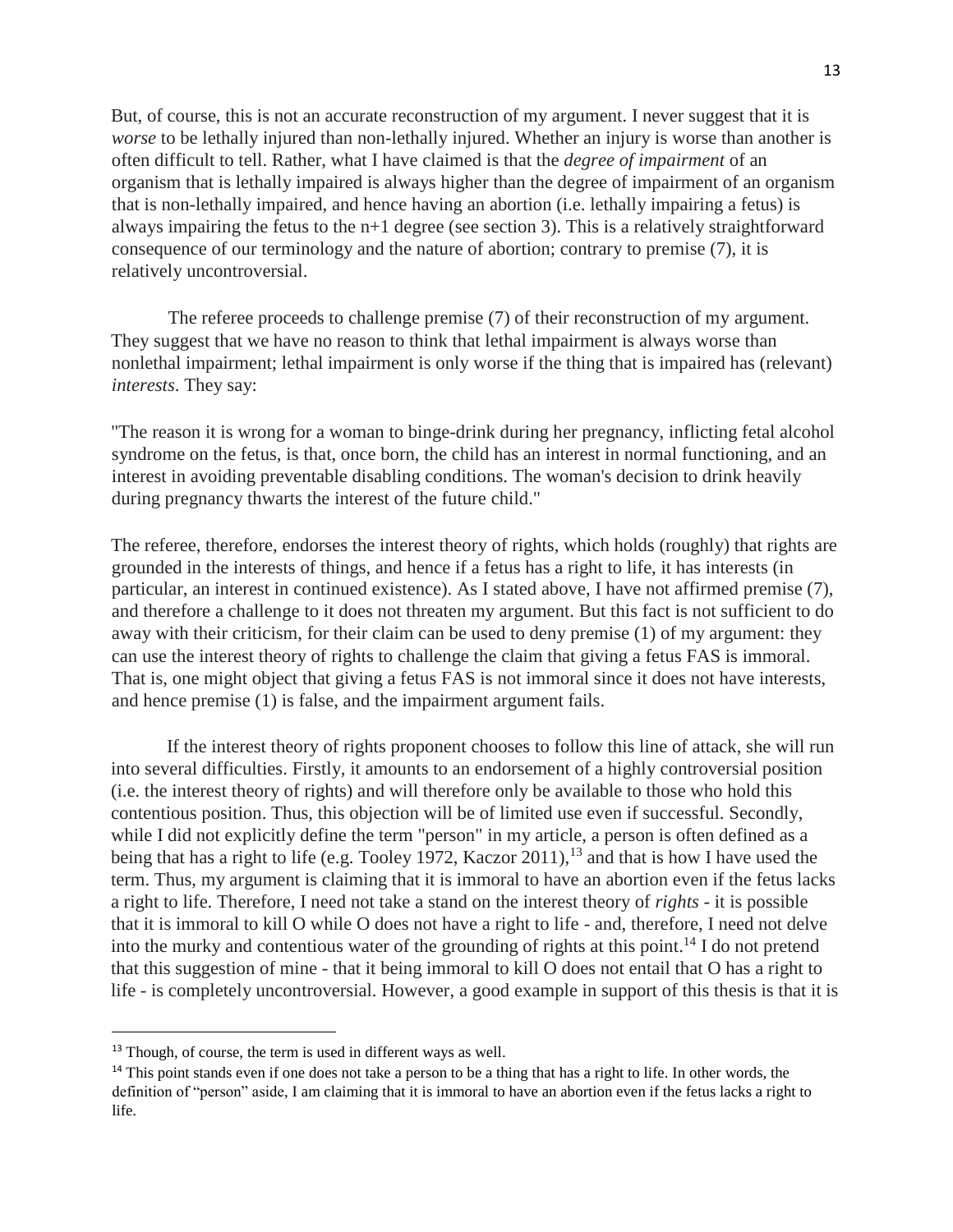immoral to kill a tree for no good reason, but a tree does not have a right to life. Hence it being immoral to kill O does not necessarily entail that O has a right to life. But suppose that the proponent of this objection wishes to use interests to ground *all* moral truths: they might claim that it is immoral to do x to O only if doing x to O frustrates or harms the interests of O. Call this *broad interest theory*. The broad interest theorist, then, might claim that since fetuses do not have interests, it cannot be immoral to impair them. However, it is simply not true that it is *only* immoral to kill or impair an organism if it has interests; that is, we cannot extend the interest theory of rights to account for all moral truths. Again, it is (plausibly thought to be) immoral to kill a tree for no good reason, yet a tree does not have interests. More controversially, my defense of P1 - that giving a fetus FAS is immoral - functions as an argument against broad interest theory. That is, if it really is immoral to give a fetus FAS (as I have argued throughout this article) and a fetus does not have interests,  $15$  then this should lead us to conclude that it is not necessarily true that it being immoral to kill or impair O entails that O has interests. Hence, that it is immoral to kill O does not entail that O has interests, and hence broad interest theory is false.

Of course, this does not mean that interests do not play any role in making actions immoral. Rather, it means that they are, at most, *a* factor in making *some* actions immoral. And hence I am not committed to denying the interest theory of rights in its entirety; I only deny broad interest theory. And thirdly, the referee themself has tacitly conceded that even if the interest theory of rights is correct, it can still be immoral to impair O if O has no interests, and that it is immoral to give a fetus FAS.<sup>16</sup> From this, we can use TIP to get us the rest of TIA: since the referee has conceded premise (1) and has not challenged TIP or premise (2), the impairment argument goes through. So, it is not clear that the referee even disagrees with my argument.<sup>17</sup>

I do not pretend that these examples of mine decisively refute the interest theory of rights or broad interest theory objections to my argument (are there any decisive refutations in ethics or philosophy?), but they certainly add (at least some) credence to claim that these objections fail. Thus, I conclude that at the very most, the interest theory of rights and broad interest theory objections to my argument will have a limited appeal: namely, they will only cut ice for interest theorists. And this is a result I am content with. However, more ambitiously, I claim that - on account of the above reasoning - we have cause to think that there are some things of which it is immoral to kill that do not have a right to life, and hence (a) broad interest theory is false and (b) even if the interest theory of rights is correct, it does not threaten my argument, and hence objections to my argument rooted in interest theory fail. Of course, there is much more to say on this topic, but this is not the place to say it; establishing (or refuting) a theory of morality or

<sup>&</sup>lt;sup>15</sup> Though, see Tollefsen (2011) for reasons to think that a fetus does have interests.

<sup>&</sup>lt;sup>16</sup> See the previous quote of the referee where they suggest that giving a fetus FAS is immoral (wrong) on account of the future child's interests. On this view, of course, the fetus does not have interests - only the 'future child' does and hence it is immoral to impair the fetus despite its lack of interests. Or, if the referee thinks that the interests of the future child count as the fetus having interests, then it follows that the fetus does have an interest in continuing its existence, since the future child has that interest, and hence their objection based on the fetus not having such an interest melts away.

<sup>&</sup>lt;sup>17</sup> Of course, I only have their comments to go off of. They may very well object to TIP or a premise of TIA that they have not voiced; my point is only that the comments that they have given me support premise (1) of TIA and do not challenge any other premise.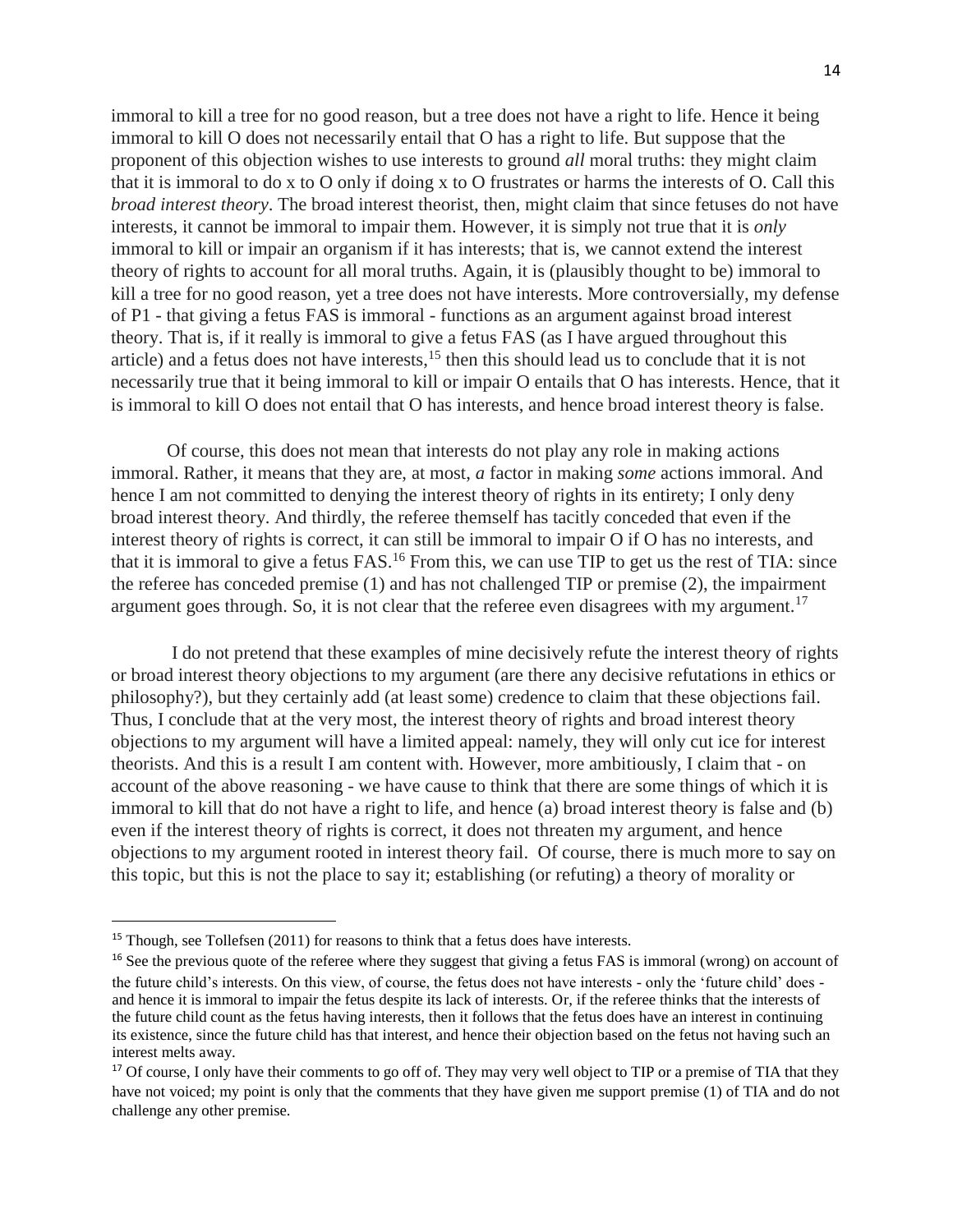rights here is beyond the scope of this article. However, I do hope that I have illustrated how one might begin to respond to objectors that make use of interest theory.<sup>18</sup>

#### **6. Conclusion**

In this paper, I have argued that even if the fetus is not a person, that abortion is immoral. The argument started from the fact that giving an organism fetal alcohol syndrome is immoral, and then made use of The Impairment Principle to conclude that abortion is immoral, and that this is so even if the fetus is not a person. I have defended this argument against a plethora of objections to different parts of it, arguing that the objections either fail or force its proponent to endorse a controversial position. Of course, it is possible that one simply rejects the thesis that it is immoral to cause an organism to have fetal alcohol syndrome. I have no arguments in my arsenal that could convince such a person otherwise. But, again, this is not atypical for ethical positions.<sup>19</sup> Hence, if this is a weakness of my argument, it is not a *unique* weakness. The most plausible response—though, in my view, not very promising—is to try to reject The Impairment Principle (TIP). However, I have argued that various attempts to reject TIP are unsuccessful. Thus, if one seeks to avoid my conclusion, her best shot to do so is to either propose a new objection to TIP, or to strengthen an objection to TIP I already examined. Finally, it is worth mentioning that I do indeed hope that my argument can be shown to be a failure: all those involved in the abortion debate should hope that pro-life arguments fail and, further, that there will eventually emerge a successful pro-choice argument; the world contains far less injustice if the pro-life position is false. That is, we should all hope that abortion is not (nearly) tantamount to murder or worse than giving a fetus FAS. So I warmly welcome all challenges to my argument. While there is some hope for showing that my argument fails, there seems little hope that a successful pro-choice argument will emerge. Alvin Plantinga has said that "most attempts to explain why God permits evil - theodicies, as we may call them - strike me as tepid, shallow, and ultimately frivolous,"  $(1985: 35)^{20}$  and similar things, in this author's view, can be said about most pro-choice arguments: they are tepid, shallow, and ultimately frivolous. And if the past is indicative of the future, it is (unfortunately) unlikely that this will change.<sup>21</sup>

### **6. Acknowledgements**

The author thanks Bob Doede, Adriane Hendricks, Jacob Knibbe, Luke Leviere, Nick Monge, and Josh Rosario for discussions and comments on this article. And he thanks especially G.L.G. - Colin Patrick Mitchell - for particularly insightful comments.

### **7. References**

<sup>&</sup>lt;sup>18</sup> For a statement of the interest view of rights, see Steinbock (1992), for criticism see e.g. Marquis (1994), and for a balanced discussion of interest theory see Tollefsen (2011).

<sup>&</sup>lt;sup>19</sup> Or, for that matter, for non-ethical positions.

<sup>&</sup>lt;sup>20</sup> This was said, of course, prior to his (2004) in which he provides a forceful defense of the felix culpa theodicy.

 $21$  For an article on issues broadly related to my argument, see Wilkinson et al (2016).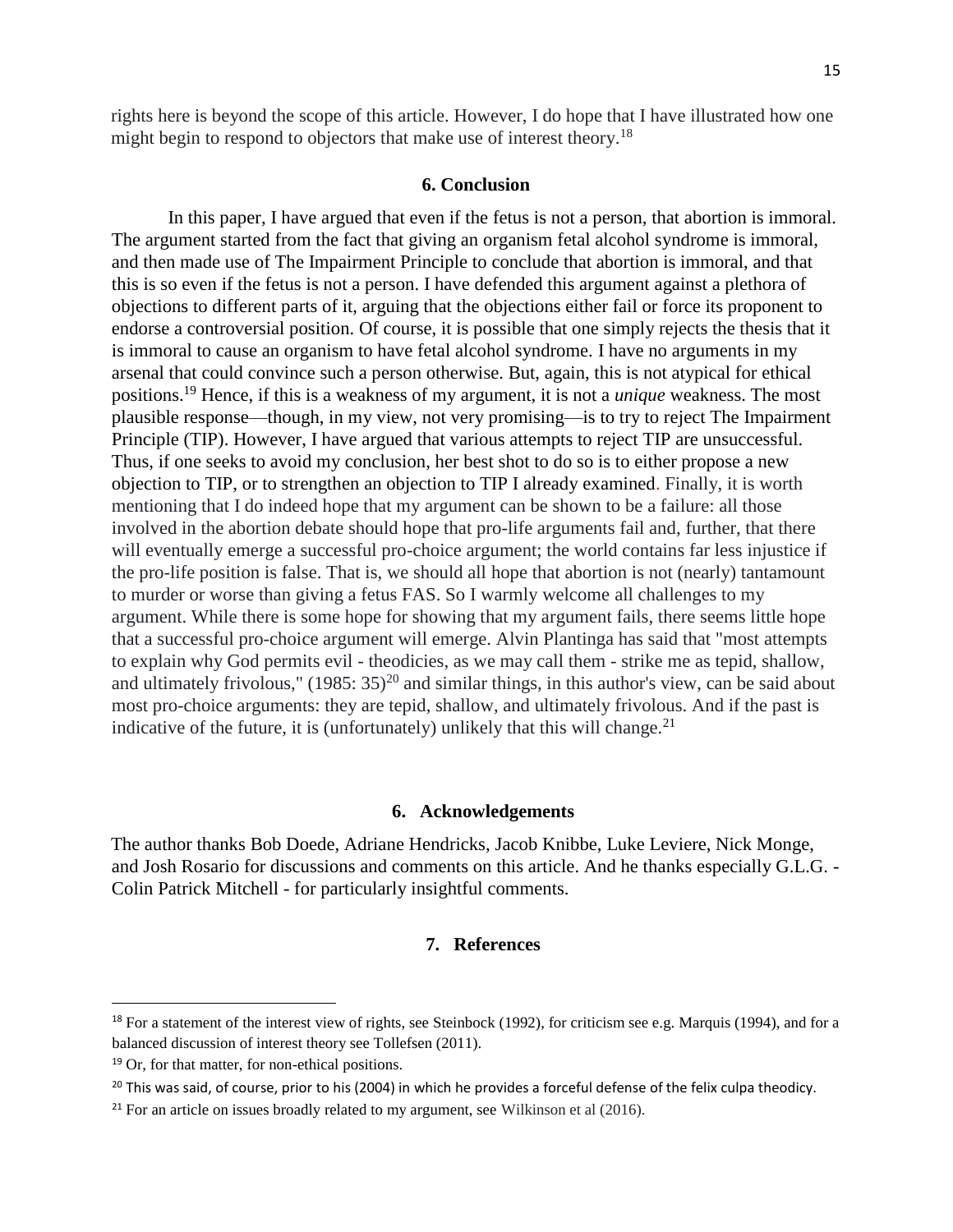Abel, Ernest. (1999). "Was Fetal Alcohol Syndrome Recognized by the Greeks and the Romans?" *Alcohol and Alcoholism* 34: 868–872.

Bygdeman, Marc and Kristina Gemzell-Danielsson. (2008). "An Historical Overview of Second Trimester Abortion Methods" *Reproductive Health Matters* 16: 196-204

Greasley, Kate. (2017). *Arguments About Abortion: Personhood, Morality, and Law*. Oxford University Press.

Greasley, Kate and Christopher Kaczor. (2017). *Abortion Rights: For and Against*. Cambridge University Press.

Grisso, Jeane Ann, Eve Roman, Hazel Inskip, Valerie Beral and John Donovan. (1979). "Alcohol Consumption and Outcome of Pregnancy" *Journal of Epidemiology and Community Health* 38: 232-235

Jarvis-Thomson, Judith. (1971). "A defense of abortion", *Philosophy and Public Affairs*, 1: 47–66.

Jones, Wilson Martha and W. Thomas Bass. (2003). "Fetal Alcohol Syndrome." *Neonatal Network* 23: 63-70.

Kaczor, Christopher. (2011). *The Ethics of Abortion: Women's Rights, Human Life, and the Question of Justice*. Routledge.

Marquis, Don. (1989). "Why Abortion is Immoral." *The Journal of Philosophy* LXXXVI: 183 202.

Marquis, Don. 1994. "Justifying the Rights of Pregnancy: The Interest View." *Criminal Justice Ethics* 94: 67–81

Marquis, Don. (1997). "An Argument that Abortion Is Wrong." In Hugh LaGollette (ed.) Ethics in Practice: An Anthology.

Miller, Calum and Alexander Pruss. (2017). "Human Organisms Begin to Exist at Fertilization." *Bioethics* 31: 534-542.

Mukherjee, Raja, S. Hollins, Mohammed Abou-Saleh, and Jeremy Turk. (2005). "Low Level Alcohol Consumption and the Fetus: Abstinence from Alcohol is the Only Safe Message in Pregnancy." *British Medical Journal* 330: 375-376.

O'Neil, E. (2011). 'Developmental Timeline of Alcohol-Induced Birth Defects'. Embryo Project Encyclopedia. ISSN: 1940-5030 http://embryo.asu.edu/handle/10776/2101. Plantinga, Alvin. (1985). "Self-Profile." in James Tomberlin and Peter van Inwagein (eds.) *Alvin Plantinga: Profiles*. Springer: 3-100.

Plantinga, Alvin. (2004). "Supralapsarianism, or, 'O Felix Culpa'" in Peter van Inwagen (ed.)

*Christian Faith and the Problem of Evil*. Eerdmans Publishing Company: 1-26. Schwartz,